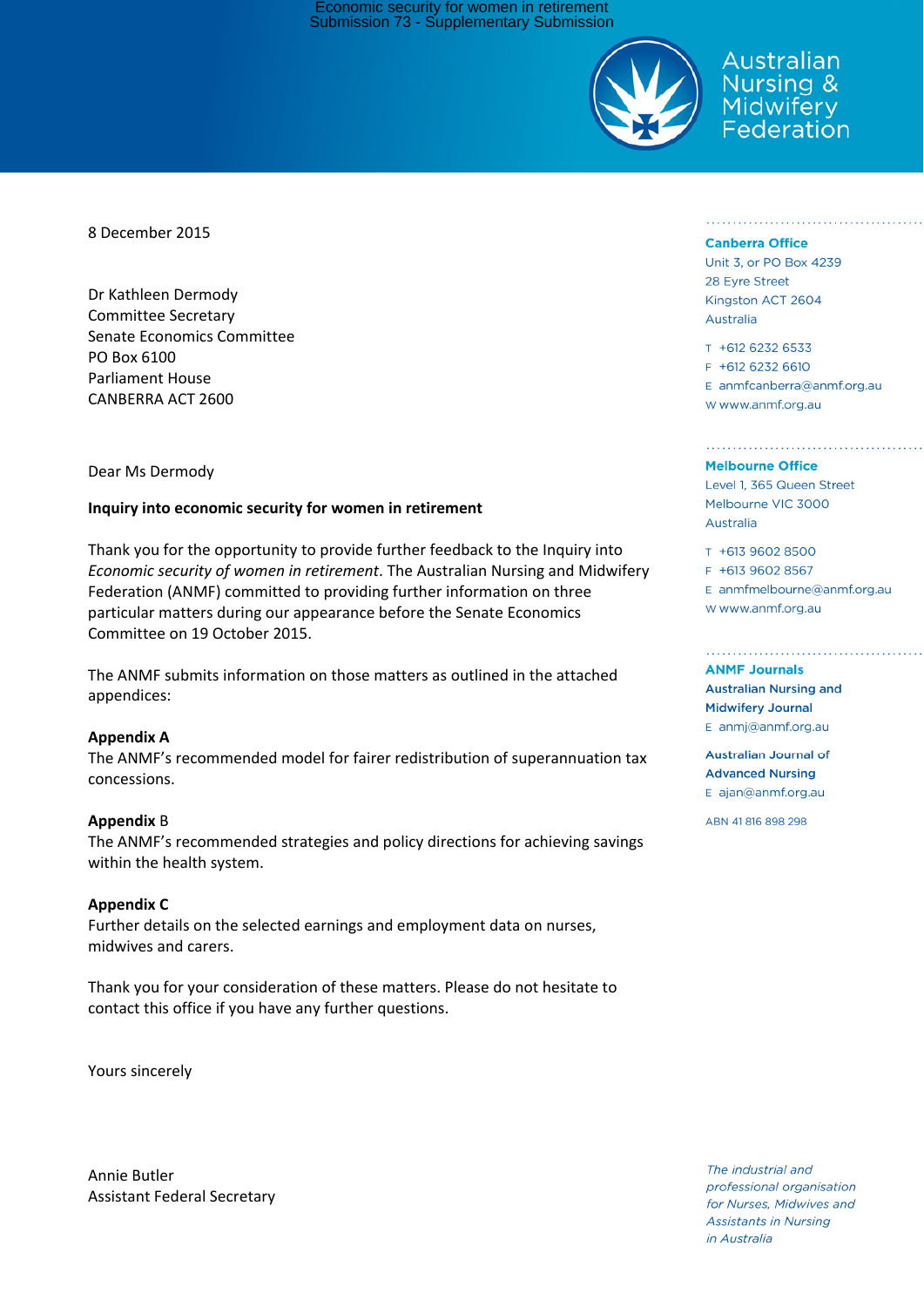## **APPENDIX A**

The ANMF's recommended model for fairer redistribution of superannuation tax concessions

Attached is an extract from Industry Super Australia's submission<sup>1</sup> to the Inquiry into Economic security of women in retirement which the ANMF recommends as an appropriate model to rebalance superannuation tax concessions to ensure they are distributed more equitably.

<sup>1</sup> Industry Super Australia. *Inquiry into Economic security for women in retirement: ISA submission*. ISA, 2015. At http://www.industrysuperaustralia.com/assets/Submission/Inquiry‐into‐economic‐security‐of‐women‐in‐retirement‐ISA‐ Submission.pdf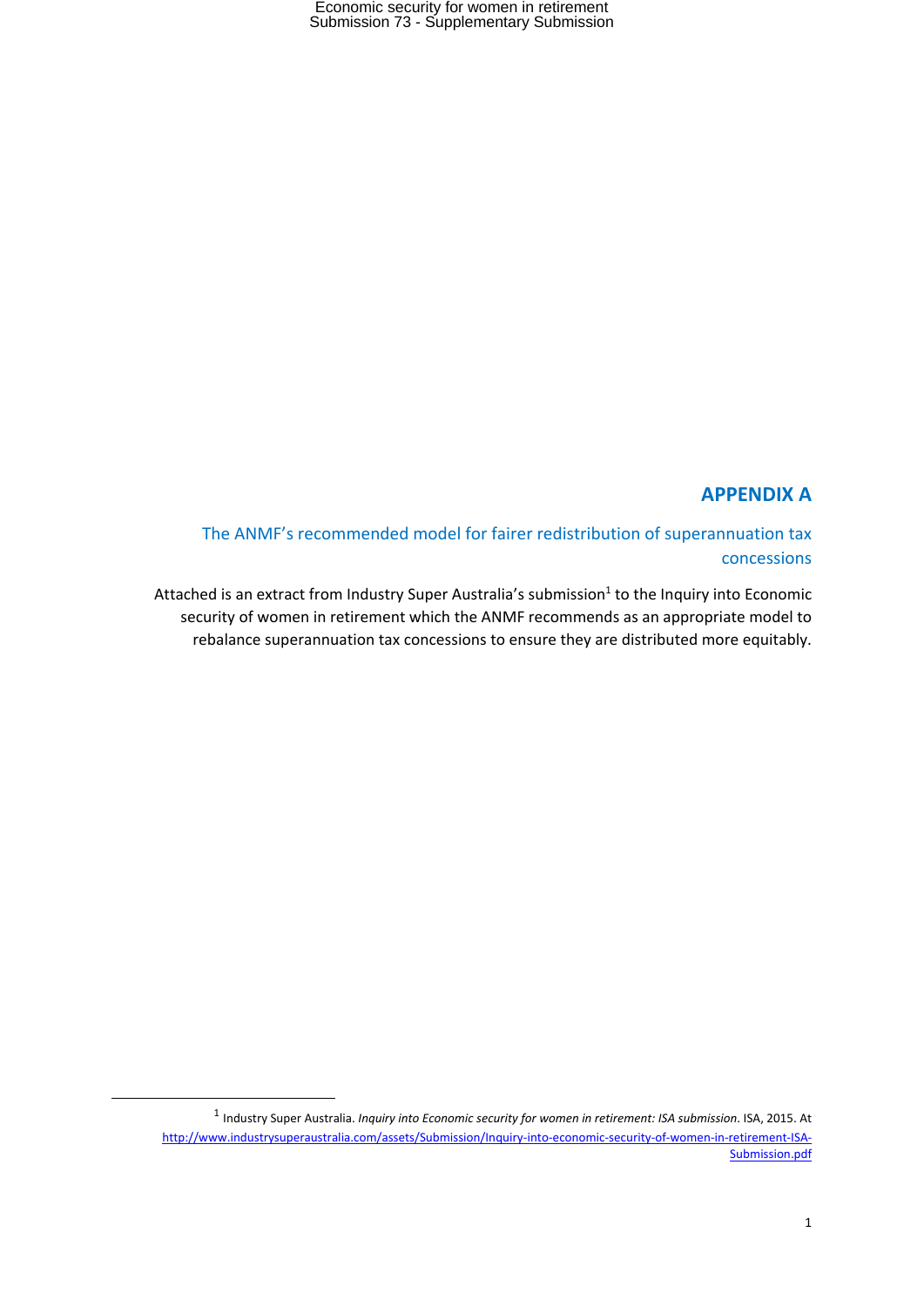# 3.3 Structural Reforms

# 3.3.1 Rebalance superannuation tax concessions to ensure they are distributed more equitably

As detailed above, currently tax concessions are poorly targeted. The bulk of tax concessions support the retirement incomes and residual estates of those who are not receiving the Age Pension and who would have a comfortable level of retirement income anyway.

On average men receive twice as much support as women through super tax concessions.

Rebalancing tax concessions in favour of low to middle income earners will not only ensure that tax concessions are better targeted to improve economic security for women, but will also improve the efficiency of the system, reducing future fiscal outlays on the Age Pension.

Consideration of paring back the generosity of outlays on superannuation tax concessions provides an unparalleled opportunity to repair the key structural drivers of inequity and inefficiency in Australia's superannuation settings.

Rebalancing tax concessions to improve outcomes for women is both an economic and political imperative.

ISA has developed a package of indicative reforms to rebalance superannuation tax concessions, to ensure they are more effective, efficient, sustainable and equitable.

| N <sub>o</sub> | Area of reform                             | Description                                                                                                                                                                                  |
|----------------|--------------------------------------------|----------------------------------------------------------------------------------------------------------------------------------------------------------------------------------------------|
| $\mathbf{1}$   | Superannuation contributions tax<br>reform | All superannuation contributions are taxed at marginal<br>rates and eligible for a 25 per cent offset on the gross<br>contribution, which is capped at \$7,500 p.a. and paid to<br>the fund. |
| $\overline{2}$ | Contributions cap                          | Contributions capped at \$50,000 p.a., with additional<br>"catch up" contributions in limited circumstances.                                                                                 |
| $\overline{3}$ | Superannuation earnings tax reform         | Accumulation and retirement earnings taxed at 15 per<br>cent per year.                                                                                                                       |
|                |                                            | All tax rebated for earnings below \$50,000 p.a. in the<br>retirement phase.                                                                                                                 |

## Table 8 – Proposed reforms to tax concessions

While superannuation tax concessions should be recalibrated, it remains the case that all mandatory super savings should receive a tax concession benefit to compensate for the compulsory shift away from current consumption.

Figure 19 shows the change to the level and distribution of super tax concessions after implementation of the indicative package. The tax concessions are reduced primarily due to the reduction in the amount that can be contributed into superannuation, and the addition of a tax on earnings above \$50,000 per annum in the retirement phases, and not from a reduction in the concession on contributions. Indeed, the indicative proposal provides a 25 per cent tax offset on contributions, which is larger than the 15 per cent net concession on contributions by individuals above the \$300,000 threshold under Division 293. The 15 per cent tax on earnings above \$50,000 extended into the retirement phase also has a modest effect.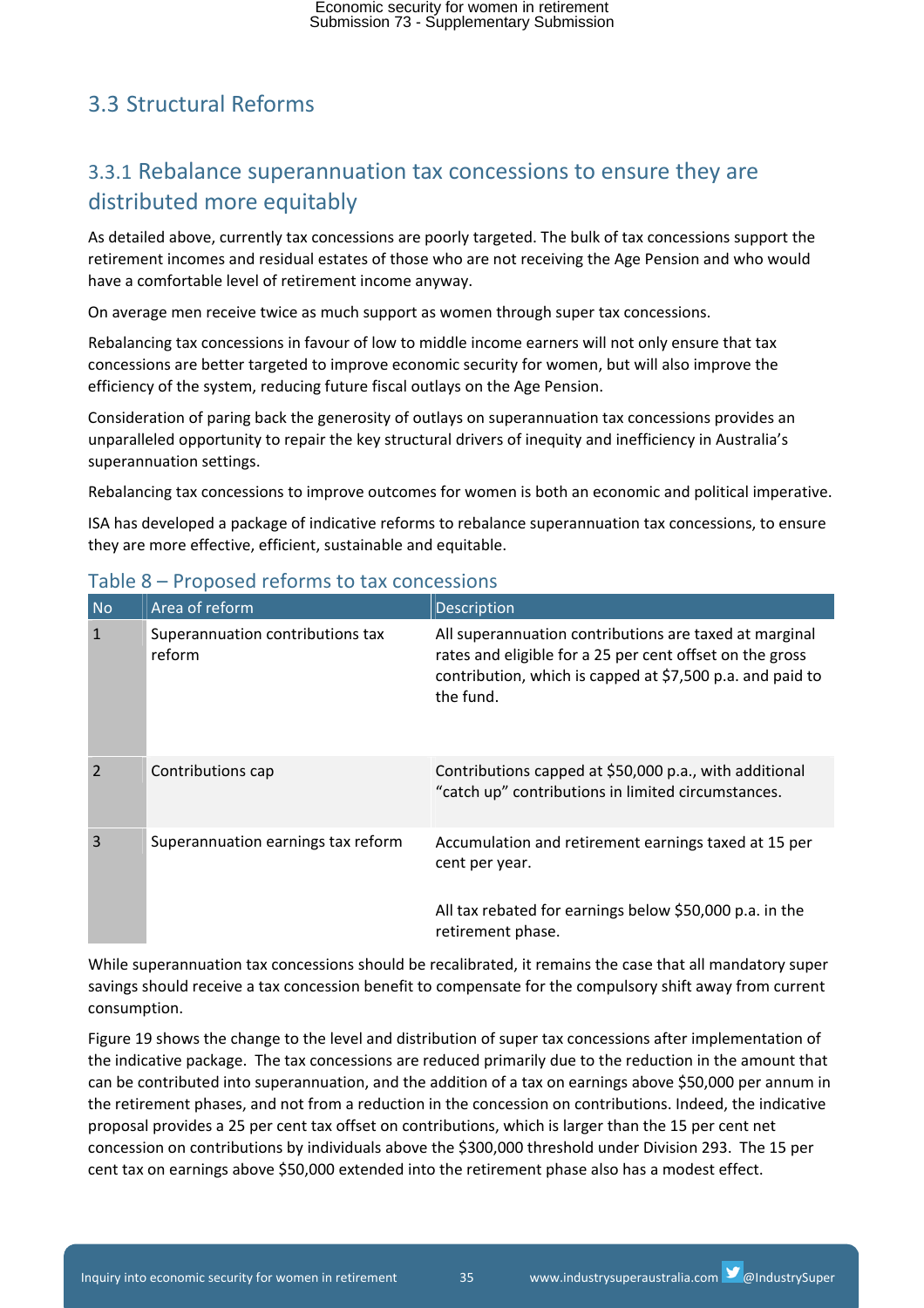

## Figure 19 – Change in life time tax concessions, single males, retiring in 2055

Decile 1 Decile 2 Decile 3 Decile 4 Decile 5 Decile 6 Decile 7 Decile 8 Decile 9 Decile 10 5% 1% *Source: ISA‐Rice Warner modelling*



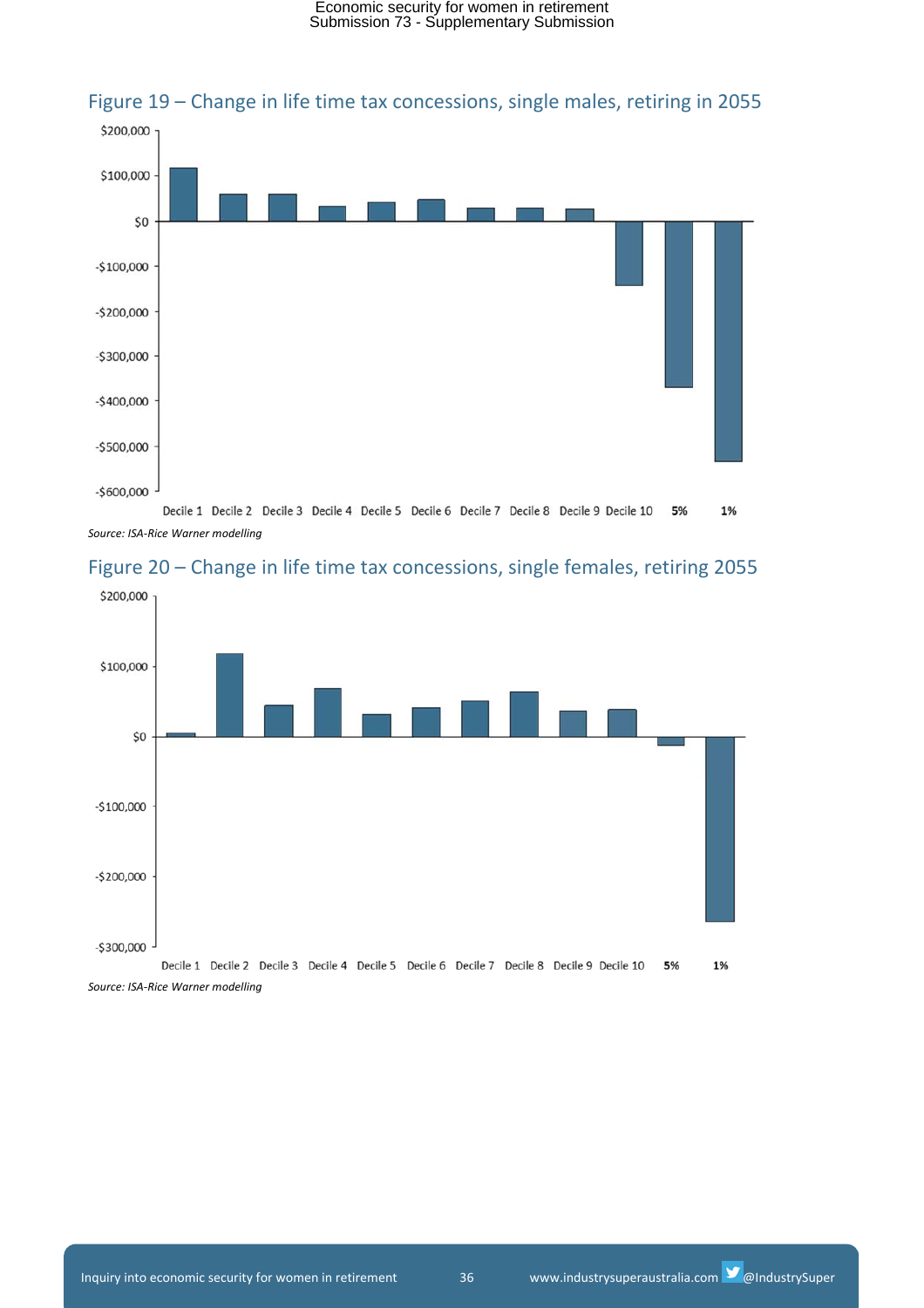

### Figure 21 – Change in life time tax concessions, couples, retiring in 2055

### **Recommendation 1: Superannuation tax concessions**

ISA recommends that superannuation tax concessions be rebalanced to deliver a fair concession to low income earners, and to ensure that concessions are more efficiently directed to improving retirement income up to a comfortable level of income.

All superannuation contributions are taxed at marginal rates and will receive a 25 per cent offset on the gross contribution, which is capped at \$7,500 per annum and paid to the fund. Accumulation and decumulation earnings should be taxed at 15 per cent per year, with all tax rebated for earnings below \$50,000 in the retirement phase.

*Example: For a taxpayer over the \$80,000 threshold, their effective marginal tax rate is currently 39 per* cent (37 per cent from the scales and 2 per cent medicare levy). So their employer contributions are taxed at 39 per cent whereas they were previously taxed at 15 per cent - a difference of 24 per cent. But they get *a 25 per cent concession – so they are 1 per cent better off in terms of net contributions.*

## Figure 22 – Rebalancing Tax Concessions



*Source: ISA Cameo Modelling*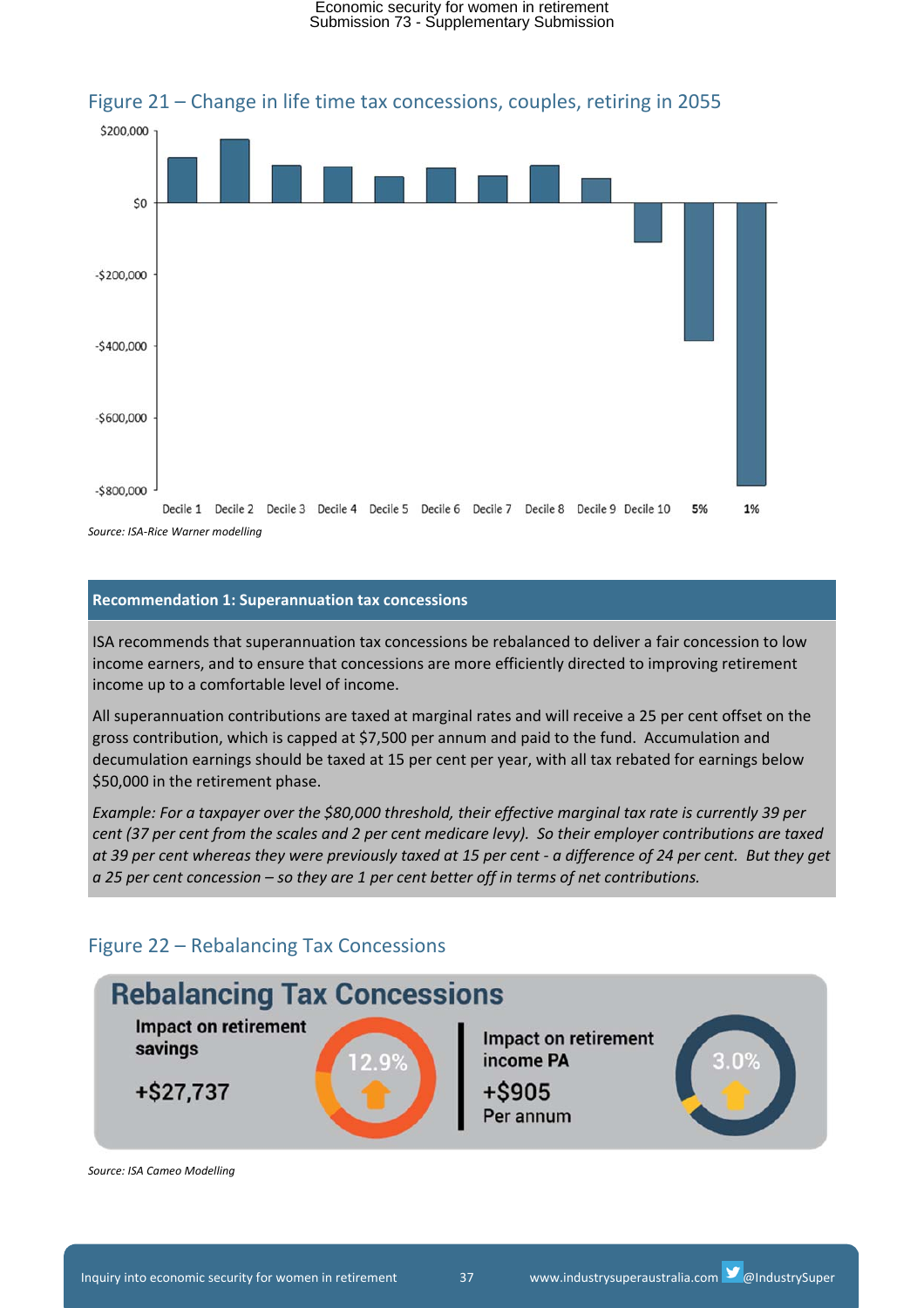## **APPENDIX B**

## The ANMF's recommended strategies and policy directions for achieving savings within the health system

Attached are the ANMF's recommendations for achieving savings within the health system.

The first section, the *Economic Case for Nursing and Midwifery*, provides outlines of three examples of how significant savings can be achieved through improve utilisation of nurses and midwives and appropriate workforce reform.

The second section, *Further Recommendations*, provides a broad list of recommendations for savings within the health system, which are wider than strategies for improved utilisation of nurses and midwives.

The ANMF is very willing to provide more detailed information about the attached recommendations if required. However it should be noted, substantial detail and analysis has been provided by many health experts and health groups to the Federal Government over the last two years on these matters. It appears though, that the Government remains unwilling to recognise or act on this advice. This is with particular regard to improved utilisation of nurses and midwives and appropriate workplace reform. The Government continues to ignore advice on this matter.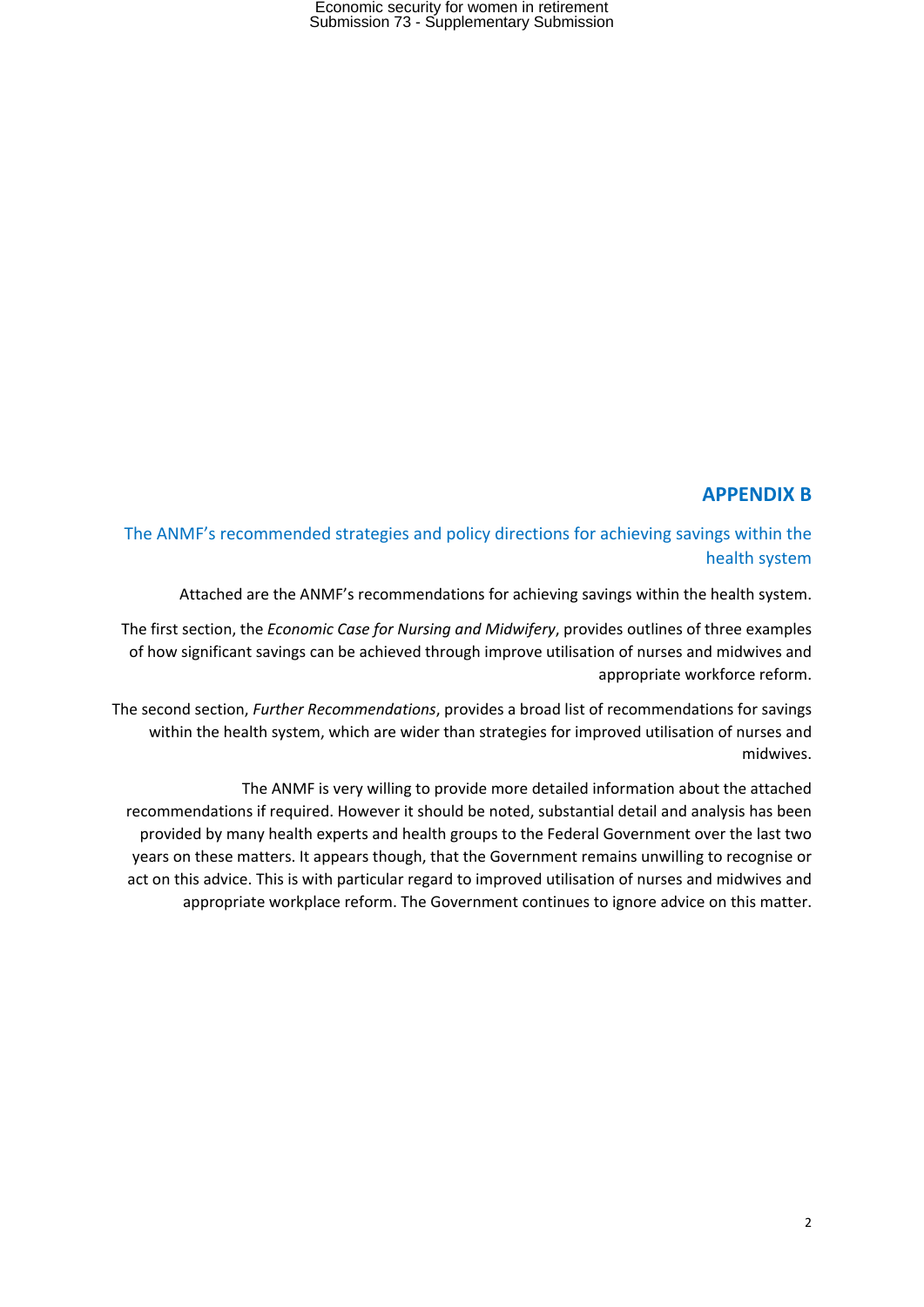## **ECONOMIC CASE FOR NURSING AND MIDWIFERY**

Australia has a highly qualified and skilled nursing and midwifery workforce which is largely under‐ utilised. Nurses and midwives are denied opportunities to realise their full potential and provide maximum contribution to the health system. Opening these opportunities and undertaking appropriate workforce reform, particularly in primary care and transition care, will provide better service to more people much more cost effectively.

The following provides outlines of three simple examples of how this can be achieved.

## **NURSE‐TO‐PATIENT RATIOS/MANDATED STAFFING**

A growing body of national and international research and evidence clearly demonstrates that inadequate nurse and midwife staffing leads to an increase in negative outcomes for patients, which results in increased health care costs. The implementation of safe mandated minimum staffing has been shown to prevent adverse incidents and outcomes, reduce mortality and prevent readmissions thereby cutting health care costs.

Analysis of the implementation of nurse‐to‐patient ratios in the US found if nurse‐to‐patient ratios of 1:4 were implemented nationally, 72,000 lives could potentially be saved each year. The researchers found that when nurses saved patients from pneumonia, they saved US\$4,000‐US\$5,000 a day. When nurses prevented an adverse drug event, they saved US\$1,520 a day.

Research has demonstrated that the costs of additional nurse staffing is justified when the costs of adverse events are calculated. It has shown that while increasing nurse staffing by one registered nurse hour per patient day (HPPD) added US\$659 to the "cost per case", each additional adverse event increased the cost per case by US\$1,029 for medical patients, and US\$903 for surgical patients. Costs varied according to the type of adverse event, with urinary tract infections associated with a US\$1,005 increase per case, and pressure ulcers even more expensive at US\$2,384 per case.<sup>2</sup>

## **NURSE/MIDWIFE‐LED CLINICS**

The establishment of nurse/midwife‐led clinics is expanding in Australia, however, it is occurring slowly and tends to be indicated and implemented where there are service gaps due to high demand and/or workforce shortages rather than as part of a broader health care strategy. This is despite a growing volume of research indicating that nurse/midwife‐led clinics have been shown to improve patients' outcomes and facilitate timely access to specialist services.

The following benefits have been demonstrated:

**For patients:** patients have a shorter wait for their specialist outpatients appointments and have high levels of satisfaction with the care they receive in nurse‐led clinics. This model of care can also facilitate earlier discharge of patients back to General Practice services.

**For nursing staff:** Increased job satisfaction potentially resulting in increased recruitment and retention due to advanced role.

**For medical staff:** Medical staff are able to concentrate on more complex patients.

<sup>2</sup> *More detailed analysis of the cost benefits of nurse to patient ratios can be found at: http://www.nswnma.asn.au/wp‐content/uploads/2013/07/Benefit‐of‐more‐nurses‐booklet.pdf*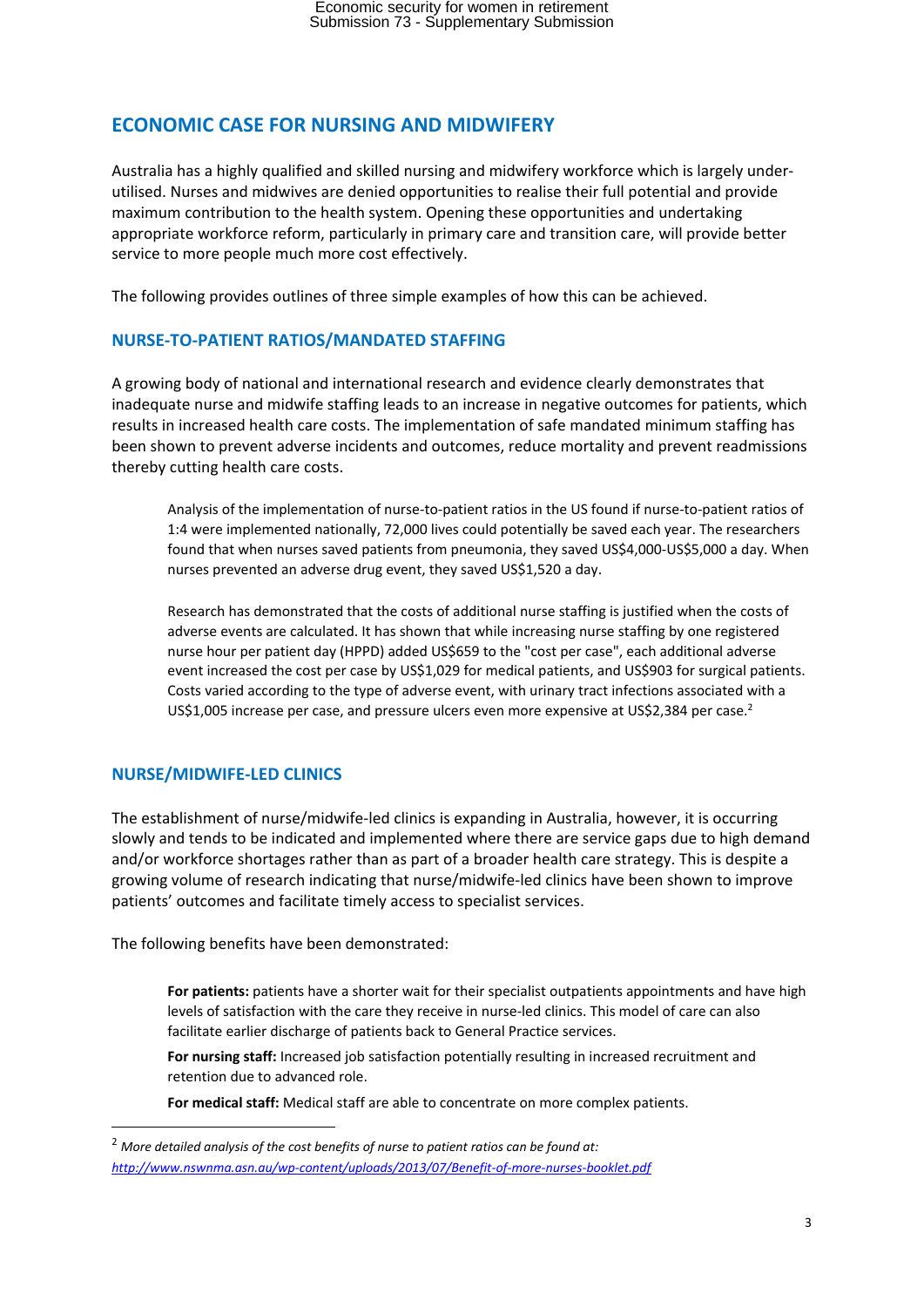**For the hospital:** Nurse‐led clinics increase the efficiency of clinics, are cost effective and reduce waiting time in outpatients.

International research, from the UK, Europe and North America where nurse-led clinics are more widely used, has demonstrated not only the effectiveness of nurse-led clinics in terms of clinical outcomes but also in terms of reducing costs.

For example, in Europe, one randomised controlled study compared the costs of rheumatology care between a nurse‐led rheumatology clinic (NLC), based on person‐centred care (PCC), versus a rheumatologist‐led clinic (RLC), in monitoring of patients with Chronic Inflammatory Arthritis (CIA) undergoing biological therapy.

The researchers concluded that patients with CIA and low disease activity or in remission undergoing biological therapy can be monitored with a reduced resource use and at a lower annual cost by an NLC, based on PCC with no difference in clinical outcomes.

The results showed the total annual rheumatology care costs including fixed monitoring, variable monitoring, rehabilitation, specialist consultations, radiography, and pharmacological therapy, generated €14107.7 per patient in the NLC compared with €16274.9 in the RCL (p = 0.004), giving a €2167.2 (13 %) lower annual cost for the NLC and freeing resources.

These were savings identified in a single clinic, related to just 97 patients. It is very clear that wider use of nurse‐led clinics in Australia would lead to significant cost savings within the health system.

### **NURSE PRACTITIONERS**

Australia has a highly qualified and skilled health workforce which is dramatically under‐utilised, the most critical example of this relates to nurse practitioners (NP). The NP role is the most advanced clinical nursing role in Australia, with additional responsibilities for patient assessment, diagnosis and management, referral, medications prescribing, and the ordering and interpretation of diagnostic investigations.

However, despite this capacity, structural and other barriers, such as very limited access to the MBS and inadequate funding arrangements, prohibit many NPs from working to their full capacity and broader use of the role generally.

These barriers not only waste opportunities for better health outcomes but also contribute to increases in health costs because of unnecessary duplication.

For example, in some situations when a NP identifies the need for diagnostic imaging, a pathology test, or referral to an allied health professional, the provision of care is impeded and delayed as NPs are required to direct patients to an additional GP visit or spend patient-facing time undertaking administrative functions to contact GPs and request an order. If the NP can find no other alternative they may need to resort to sending the patient to the ED further contributing to overcrowding and access block.

This results in:

- the precipitation of an otherwise avoidable MBS consultation item;
- delays in time to diagnosis and management which may lead to avoidable health complications for the patient;
- an avoidable administrative burden for NPs reducing their productivity; and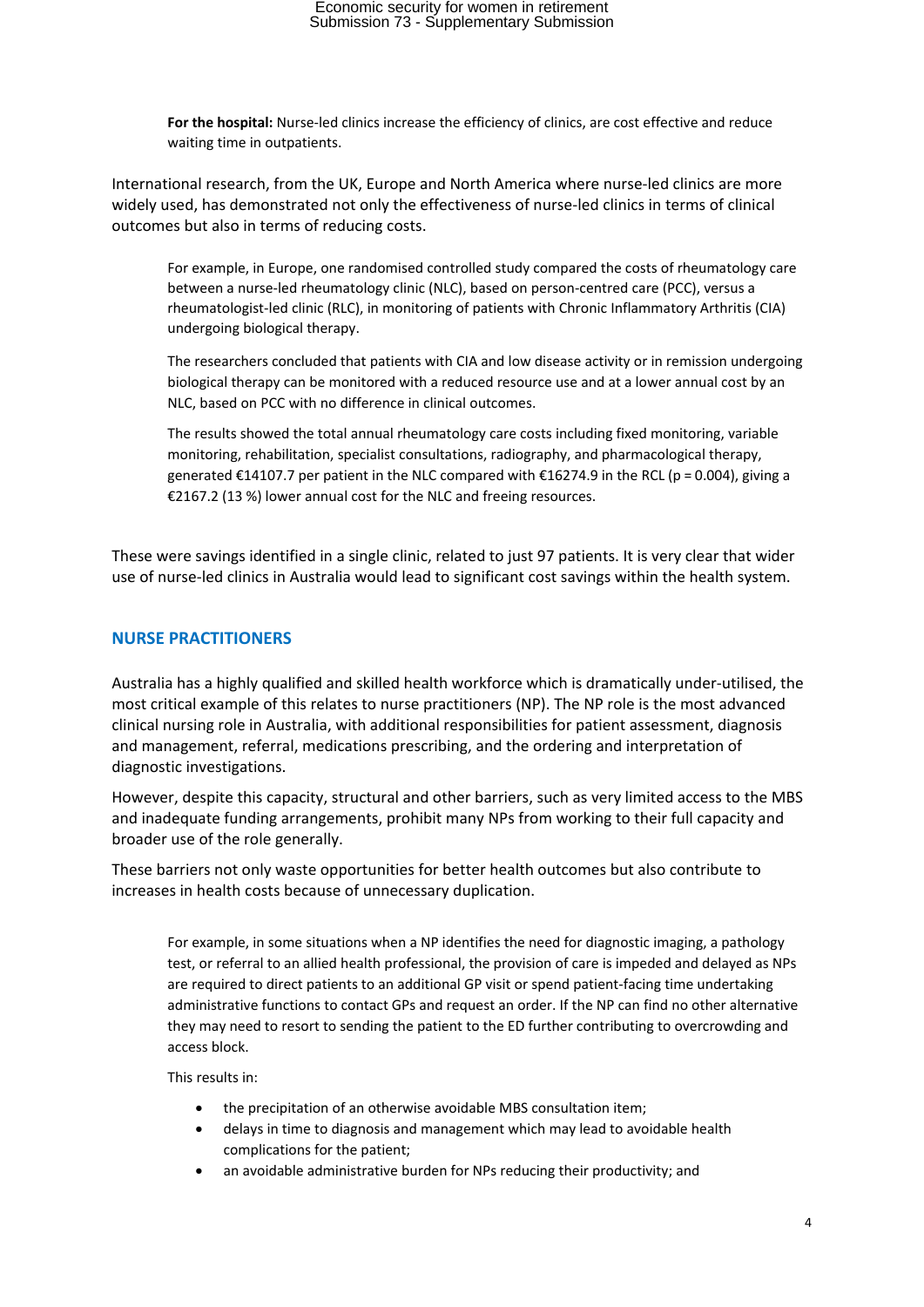a reduction in the time available for direct patient care.

This duplication occurs while opportunities for significant cost savings go unrealised.

Take the example of an aged care NP working in metropolitan Sydney.

The NP is employed full time Monday to Friday, with an aged care provider across 4 sites with 750 beds. The NP contributes to a specific program called RUTH (Reducing unplanned transfers to hospital).

In the past 12 months, the NP has provided direct care that has prevented 55 hospital transfers. This does not include all of the situations where hospital transfer was indirectly prevented due to prophylaxis or advanced care planning, just the situations where at the point of crisis hospital transfer was called for and avoided.

In order to understand the cost benefit of the NP role in hospital avoidance several calculations must be made, including the costs of ambulance transfer, ED visit, investigations, pathology tests and the cost of a hospital bed.

Using conservative estimates of these costs averaged across the population of 55 aged care residents, and assuming that a transfer to hospital without admission would cost approximately \$2,000 and a transfer with admission (assuming the average length of stay for this population of 11 days) would cost approximately an extra \$6,000, savings can be calculated.

Based on the assumption that half the residents prevented from being transferred to hospital would have been admitted, that is 27 occasions of transfer and admission at \$8,000, the cost savings equate to \$216,000. Assuming the remaining 28 occasions of transfer required non-admitted care in ED at \$2,000 per occasion, the cost savings equate to \$56,000 leading to a total of \$272,000 in savings.

The NP's wage is approximately \$110,000 per annum with an additional earnings of \$30,000 in the same 12 month period from billable items under Medicare. Using these gross calculations the net savings equate \$132,000.

These are the savings created by one NP related to the 55 residents discussed. This does not take account of all the other activities performed by this NP in the normal course of her work.<sup>3</sup>

These snapshots provide simple examples of the potential savings and efficiencies for the health system that could be gained through better use of nurses and midwives. There are many more such examples; ANMF can provide details on request.

<sup>3</sup> *Detailed analysis of the economic value of nurse practitioners in Australia can be found at: https://acnp.org.au/sites/default/files/docs/final\_report\_value\_of\_community\_nps\_1.pdf*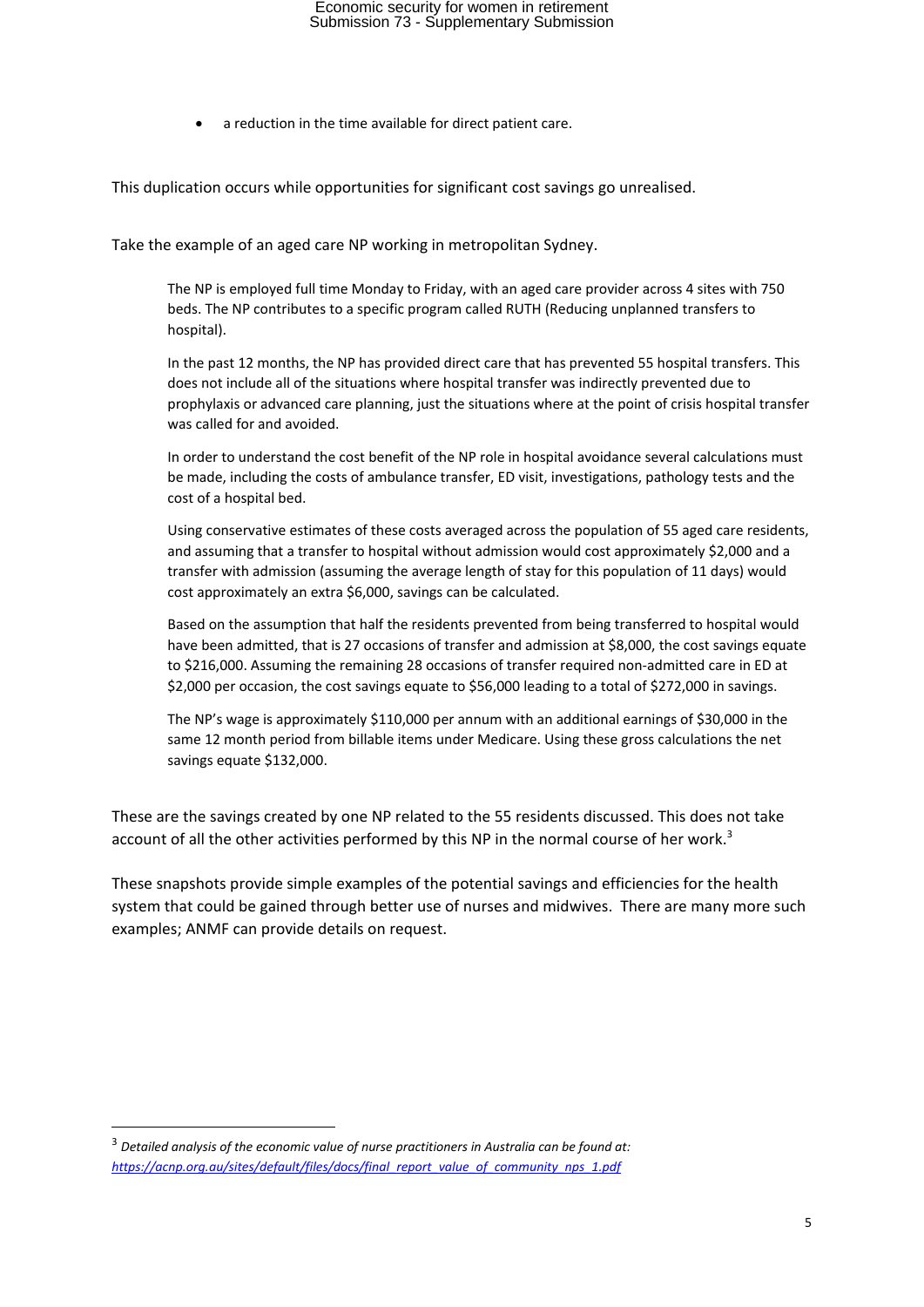## **FURTHER RECOMMENDATIONS**

A list of further recommendations for health savings is provided below. Detailed information about these recommendations can be provided if required. However, substantial detail and analysis has been provided by many health experts and health groups to the Federal Government over the last two years. It appears though, that the Government remains unwilling to recognise or act on this advice.

## Restore the National Health Partnerships Agreement

 Need to return to funding models that recognise growth and use incentives to encourage efficiency.

## Increase access to primary care and prevention

- Increase incentives to encourage changes in both health provider behaviour and individual behaviour.
- Investigate better and more efficient ways to fund and manage chronic conditions, e.g. blended payment models.
- Establish funding arrangements which support the use of a wider range of health professionals in chronic and complex care.

## Protect the universality of Medicare

- Ensure that Medicare remains as Australia's universal health insurance scheme (the most efficient insurance scheme), and does not become reduced to a 'safety‐net'.
- Contain the role of the private sector and the private health insurance industry as a complement to the public health system.
- Prevent inappropriate and unnecessary expansion of the private sector and the private health industry, e.g. ensure that PHI companies are restricted from operating in primary care. Allowing PHI companies into this domain will increase inequity and reduce efficiency.

## Cut pharmaceutical prices

 Renegotiate the pricing agreement between the Government and the drug companies, with changes that would cut wasteful spending by at least \$1.3 billion a year

## Increase value of private health insurance for all consumers of health care

- Remove the public subsidy of PHI. This could be done gradually
	- $\circ$  a 10% reduction in the rebate would return significant savings to the Government even accounting for potential increase in activity to be accommodated by public hospitals with less than a 2% reduction in private health insurance coverage.<sup>4</sup>
	- $\circ$  Ancillary rebates could be cut, starting with removal of rebates for luxury items (e.g. gym memberships, running shoes and relaxation CDs) and treatments for which there is no sound evidence base.
	- o Alternatively, reduce the other subsidy to the private sector: Medicare items for procedures, diagnostic imaging and pathology, which largely go to private hospitals.

 <sup>4</sup> Cheng, T.C. 2014, Does Reducing Rebates for PHI Generate Cost Savings?, Melbourne Institute Policy Brief No. 3/13, Online: http://www.melbourneinstitute.com/downloads/policy\_briefs\_series/pb2013n03.pdf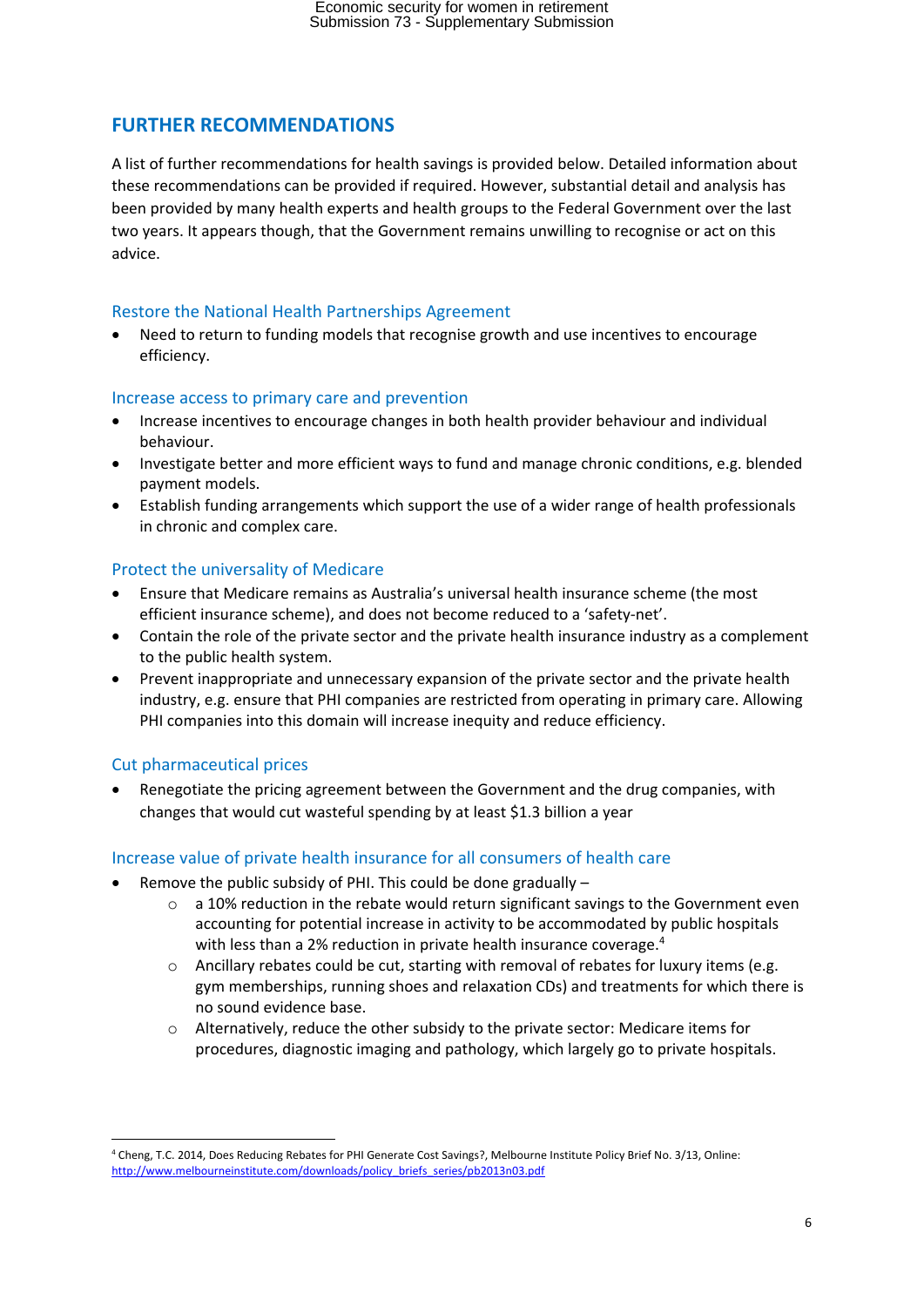## Improve workforce utilisation

- Allow nurses and midwives to work to their full scope of practice.
- Significantly increase the numbers of nurse practitioners and eligible midwives and ensure that there are positions made available for them.
- Expand roles for other health professionals as appropriate, e.g. occupational therapists and pharmacists who should be better integrated with primary care and other health professionals.
- Review the MBS to remunerate a wider range of health professionals, at appropriate levels and funding models.

## Investigate alternative revenue sources

- Reform tax concessions ‐ limit access to growing tax concessions such as superannuation, which bring most benefit to those with high incomes, to provide additional funding for essential public services.
- Introduce a *Robin Hood* tax The ANMF believes rather than disadvantaging ordinary people through tight budget measures it is time the Government took and redistributed a larger share from those involved in the billions of dollars in financial transactions. The 'Robin Hood' tax, also known as a financial transactions tax, is a 0.05% tax on institutional trades of currencies, stocks, bonds, derivatives and interest rate securities. It is widely implemented across the European Union. If governments can tax ordinary Australians on basic requirements such as housing, then they certainly can and should tax international financial transactions.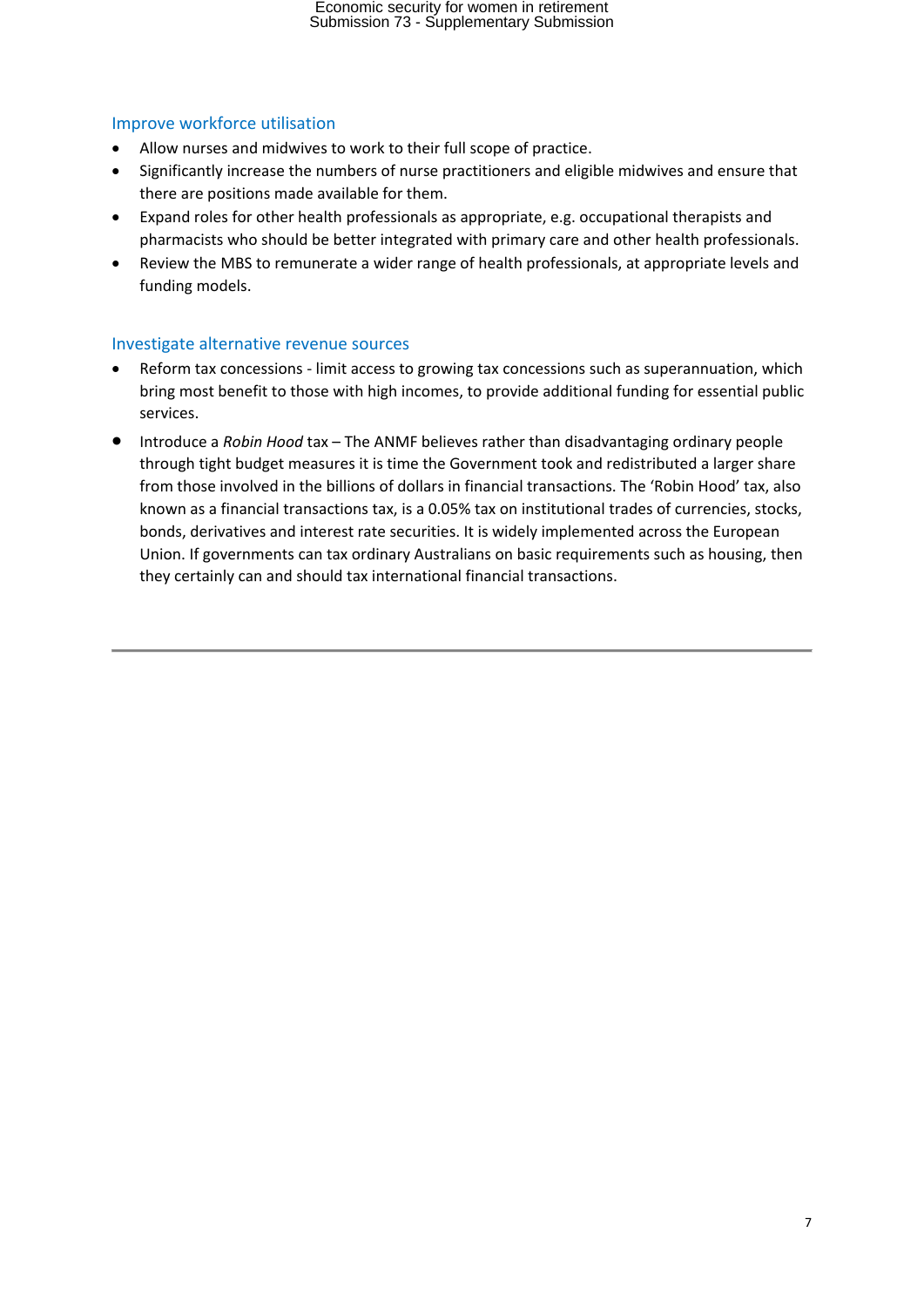## **APPENDIX C**

Further details on the selected earnings and employment data on nurses, midwives and carers

Attached is additional information prepared by the ANMF on the employment of nurses, midwives and assistants in nursing/care workers giving regard to the hours of work and the sectors in which this work is performed. This information supplements the material previously provided to the Senate Economics Committee.